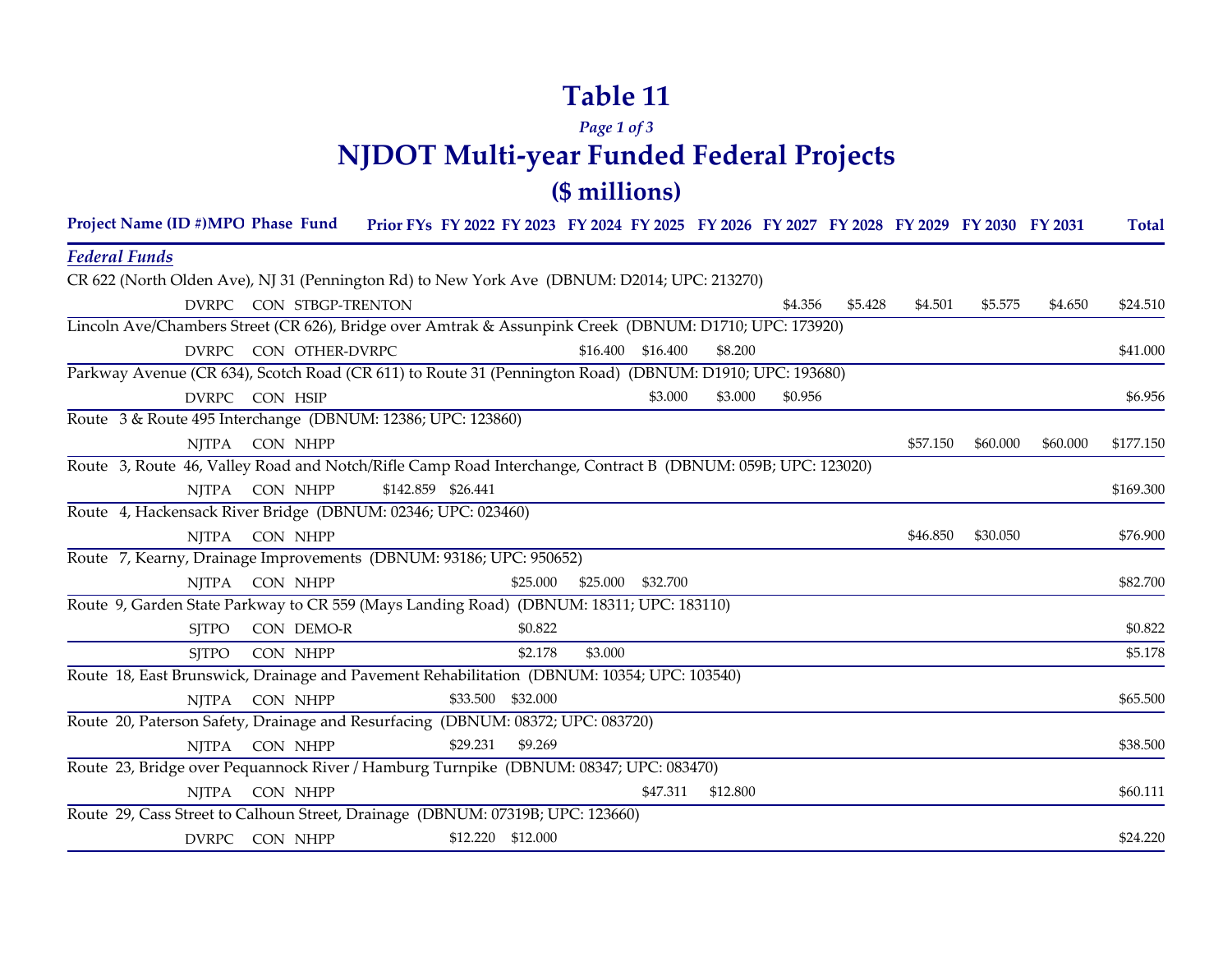### **Table 11**

#### *Page 2 of 3* **NJDOT Multi-year Funded Federal Projects (\$ millions)**

#### DVRPC CON CRRSAA-TRENTC \$2.102 \$2.102 DVRPC CON HWIZ910-TRENT( \$0.368 \$0.368 \$0.368 \$0.368 \$0.368 \$0.368 \$0.368 \$1.368 \$1.368 \$1.368 \$1.368 \$1.368 \$ DVRPC CON HWIZ919-TRENT( \$0.300 \$0.300 \$0.300 \$0.300 \$0.300 \$0.300 \$0.300 \$0.300 \$0.300 \$0.300 \$0.300 \$0.300 \$ Project Name (ID #)MPO Phase Fund Prior FYs FY 2022 FY 2023 FY 2024 FY 2025 FY 2026 FY 2027 FY 2028 FY 2029 FY 2030 FY 2031 Total DVRPC CON NHPP \$32.300 \$25.000 \$25.000 \$25.000 \$25.000 \$57.300 NJTPA CON STBGP-FLEX \$20.321 \$6.679 \$27.000 DVRPC CON NHPP \$48.800 \$93.800 \$93.800 \$15.000 \$93.800 \$45.000 \$93.800 \$93.800 \$93.800 \$93.800 \$93.800 \$93.800 DVRPC STBGP-OS-BRDG \$26.391 \$26.391 \$52.782 CON NJTPA CONNHPP \$14.000 \$14.000 \$14.000 \$14.000 \$14.000 \$14.000 \$28.000 NJTPA DES NHPP \$16.000 \$14.000 \$9.000 \$9.000 \$9.000 \$9.000 \$39.000 NJTPA NHFP-HWY \$52.865 \$56.905 \$61.254 \$65.936 \$70.975 \$76.399 \$384.334 CON NJTPA CONNHPP \$44.612 \$201.215 \$245.827 NJTPA NHPP \$45.000 \$30.000 \$30.000 \$105.000 CON NJTPA CON DEMO-R \$0.608 \$0.608 \$0.608 \$0.608 \$0.608 \$0.608 \$1.608 \$1.608 \$1.608 \$1.608 \$1.608 NJTPA CON STBGP-OS-BRDG \$17.642 \$6.000 \$23.642 DVRPC STBGP-TRENTON \$5.076 \$3.005 \$4.414 \$12.495 CON Route 42, Kennedy Ave. to Atlantic City Expressway (DBNUM: 12306; UPC: 123060) Route 71, Bridge over NJ Transit (NJCL) (DBNUM: 15449; UPC: 154490) Route 73, Church Road (CR 616) and Fellowship Road (CR 673) Intersections (DBNUM: 12380; UPC: 123800) Route 76, Bridges over Route 130 (DBNUM: 11326A; UPC: 148090) Route 80, Bridges over Howard Boulevard (CR 615) (DBNUM: 15351; UPC: 153510) Route 80, Riverview Drive (CR 640) to Polify Road (CR 55) (DBNUM: 11415; UPC: 114150) Rt 80/15 Interchange (DBNUM: 93139; UPC: 950442) Route 166, Bridges over Branch of Toms River (DBNUM: 14324; UPC: 143240) Route 206, South Broad Street Bridge over Assunpink Creek (DBNUM: L064; UPC: 950151) Route 206, Valley Road to Brown Avenue (DBNUM: 780A; UPC: 108021)

NJTPA NHPP \$23.500 \$23.500 \$24.500 \$71.500 CON